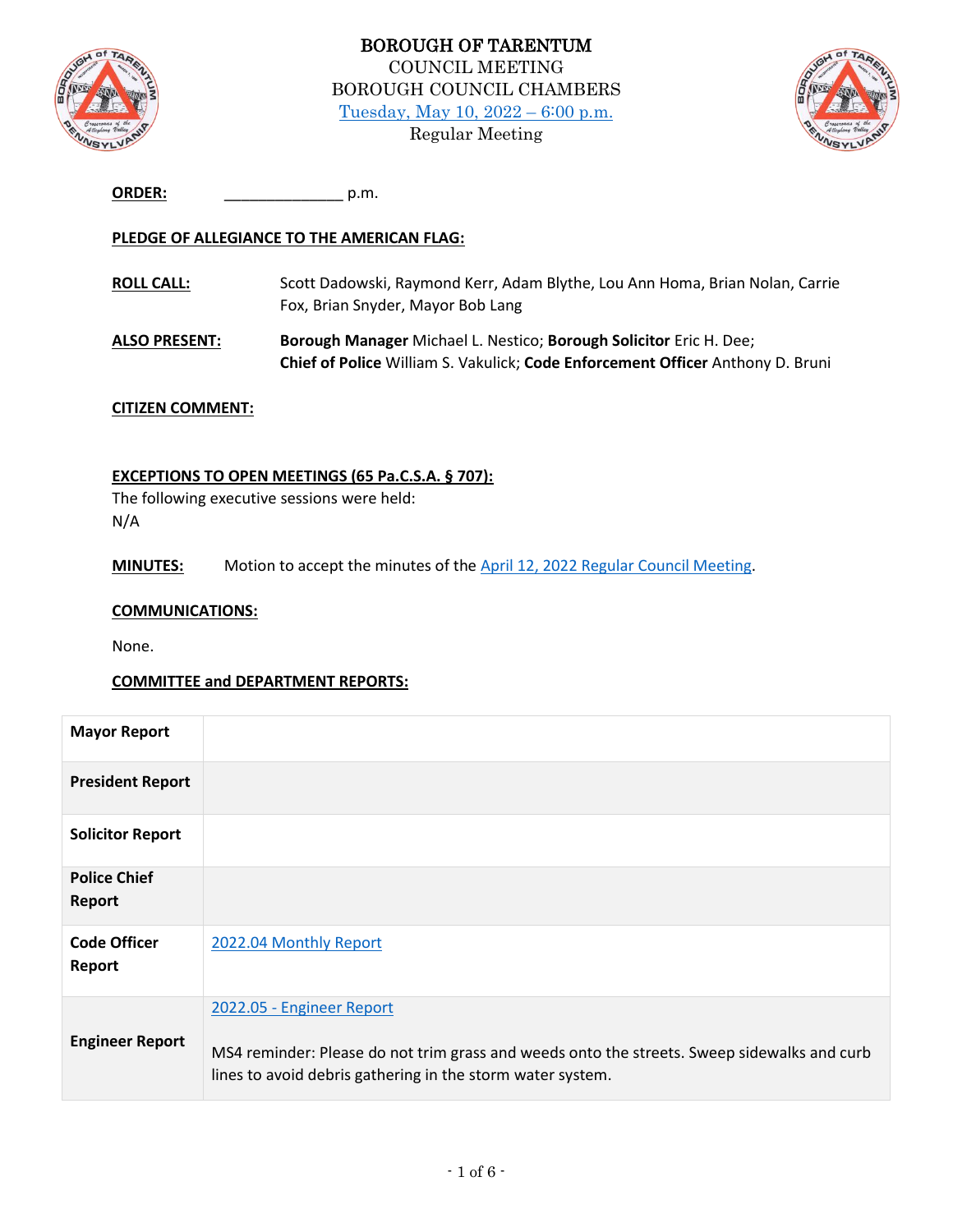

# BOROUGH OF TARENTUM COUNCIL MEETING BOROUGH COUNCIL CHAMBERS [Tuesday, May 10, 2022](http://tarentumboro.com/resources/meetings/2022-04-12-regular-council-meeting) – 6:00 p.m.

Regular Meeting



### **Manager Report Upcoming Events:**

May 11, 2022 – 7:00 PM – Pittsburgh Penguins Round 1 Playoff Game #5 (Go Pens!) May 14, 2022 – 10:30 AM – Book Walk Event in the Park May 19, 2022 – 5:00 PM – The Buzz One Year Anniversary Event May 26, 2022 – 6:00 PM – Rec Board Concert: American Pie May 30, 2022 – Borough Offices Closed May 31, 2022 – 6:00 PM – Recreation Board Meeting June 4, 2022 – 11:00 AM – Community Wellness Event by Rep. DelRosso June 9, 2022 – 6:00 PM – Rec Board Concert: Up the River June 14, 2022 – 6:00 PM – Borough Council Regular Meeting

## **Reports and Updates:**

2022.04 - [Legislative Locator](http://tarentumboro.com/wp-content/uploads/2022/05/2022.04-Legislative-Locator.pdf) 2022.04 - [League Link](http://tarentumboro.com/wp-content/uploads/2022/05/2022.04-League-Link.pdf) 2022.04 - PELRAS Update 2022.04 - Allegheny County Council Connection Newsletter

### **Sheriff Sale Listings [\(April](https://www.sheriffalleghenycounty.com/sheriffsale.html) 2022):**

[2022.04 Bid List](http://tarentumboro.com/wp-content/uploads/2022/05/R22-09-Slum-and-Blight-Resolution-Demolition.pdf) [2022.04 Postpone List](http://tarentumboro.com/wp-content/uploads/2022/05/2022.04-postpone.pdf) [2022.04 Postpone Results](http://tarentumboro.com/wp-content/uploads/2022/05/2022.04-postpone_results.pdf) [2022.04 Sale Results](http://tarentumboro.com/wp-content/uploads/2022/05/2022.04-sale_results.pdf)

| <b>Property:</b> | <b>Auction #:</b> | List:               | Docket #:    | Date:     |
|------------------|-------------------|---------------------|--------------|-----------|
| 800 Mill Street  | 087MAY22          | Postponed           | GD-21-011954 | 7/5/2022  |
| 301 W 7th Avenue | 032MAY22          | Postponed           | GD-19-008372 | 7/5/2022  |
| 349 W 7th Avenue | 082JUL19          | Postponed           | GD-17-016997 | 5/2/2022  |
| <b>Old Lists</b> |                   |                     |              |           |
| 622 Roup Street  | 020JUL21          | <b>PLTF Overbid</b> | MG-20-000256 | 1/3/2022  |
| 319 W 9th Avenue | 006JUN20          | Postponed           | MG-19-000810 | 3/7/2022  |
| 621 E 8th Avenue | 015FEB21          | Postponed           | GD-20-007634 | 11/1/2021 |
| 305 W 9th Avenue | 025OCT21          | Postponed           | MG-19-001081 | 11/1/2021 |
| 609 E 9th Avenue | 021DEC21          | Postponed           | MG-20-000126 | 3/7/2022  |

### **New Business:**

❖ Motion to pay the Borough bills for the month of May, 2022.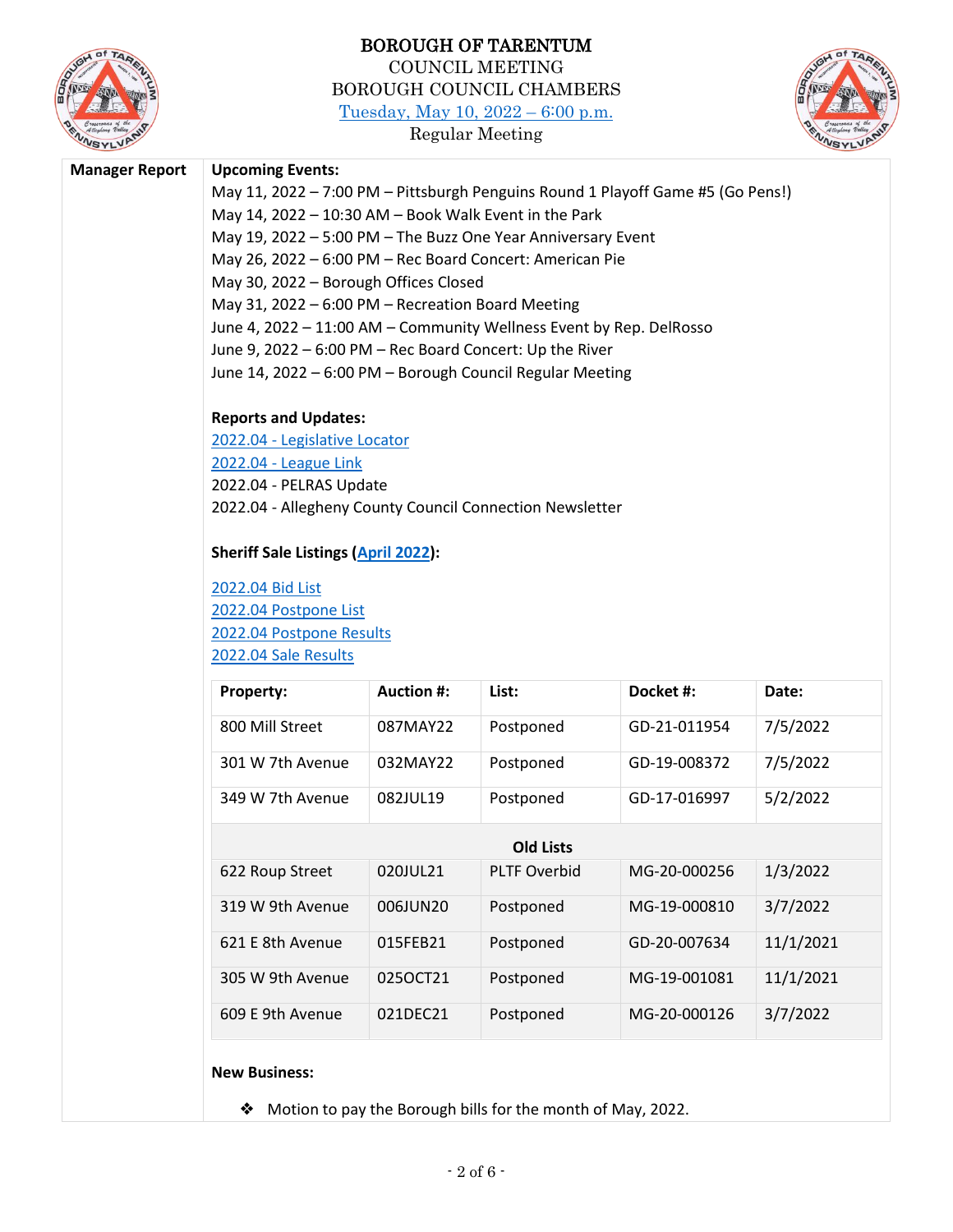



❖ Motion to ratif[y Resolution #22-08:](http://tarentumboro.com/wp-content/uploads/2022/05/R22-08-Concurring-Resolution-Act-152-Grant-Demolition.pdf)

RESOLUTION OF THE BOROUGH OF TARENTUM, COUNTY OF ALLEGHENY, COMMONWEALTH OF PENNSYLVANIA AUTHORIZING THE FILING OF AN APPLICATION FOR FUNDS WITH ALLEGHENY COUNTY ECONOMIC DEVELOPMENT FOR AN ACT 152 GRANT.

❖ Motion to ratif[y Resolution #22-09:](http://tarentumboro.com/wp-content/uploads/2022/05/R22-09-Slum-and-Blight-Resolution-Demolition.pdf)

RESOLUTION OF THE BOROUGH OF TARENTUM, COUNTY OF ALLEGHENY, COMMONWEALTH OF PENNSYLVANIA ACKNOWLEDGING BLIGHTED PROPERTIES AND FURTHER AUTHORIZING THE CONDEMNATION OF PROPERTIES CONSTITUTING HEALTH AND SAFETY HAZARDS TO BOROUGH RESIDENTS.

- ◆ Motion to approve the adoption of Chapter 4 through Chapter 9 of the Tarentum Borough [Personnel Policy and Procedure Manual \(2022\).](http://tarentumboro.com/wp-content/uploads/2022/05/Tarentum-Borough-Personnel-Policy-and-Procedure-Manual-2022-Draft.pdf)
- ❖ Motion to advertise [Ordinance #22-04:](http://tarentumboro.com/wp-content/uploads/2022/05/22-04-Utility-Pole-Posting-Prohibition-Draft.pdf)

ORDINANCE OF THE BOROUGH OF TARENTUM, COUNTY OF ALLEGHENY, COMMONWEALTH OF PENNSYLVANIA, WHICH PROHIBITS AFFIXING OR PLACING ANY SIGN, ADVERTISEMENT, NOTICE OR PLACARD ONTO TRAFFIC SIGNS AND UTILITY POLES BELONGING TO OR BEING USED BY THE BOROUGH OF TARENTUM.

- ◆ Motion to approve the agreement for consulting services through the **ALOM Public** [Partners Program](http://tarentumboro.com/wp-content/uploads/2022/05/2022.05.10-Tarentum-Public-Partners-Proposal-Letter.pdf) at an amount not to exceed \$3,000.
- ❖ Motion to award the [Tarentum Borough East 10th Avenue and Corbet Street traffic signal](http://tarentumboro.com/wp-content/uploads/2022/05/2022.04.29-Bid-Tabulation-Signal-Replacement-E-10th-Ave-and-Corbet-St-1-2022.pdf)  [replacement project](http://tarentumboro.com/wp-content/uploads/2022/05/2022.04.29-Bid-Tabulation-Signal-Replacement-E-10th-Ave-and-Corbet-St-1-2022.pdf) contract to Traffic Systems and Services Inc. in the total bid amount of \$215,807.22.
- ❖ Motion to adopt [Resolution #22-10:](http://tarentumboro.com/wp-content/uploads/2022/05/R22-10-Vacant-Property-Recovery-Program-1223-H-104-Draft.pdf)

RESOLUTION OF THE BOROUGH OF TARENTUM, COUNTY OF ALLEGHENY, COMMONWEALTH OF PENNSYLVANIA APPROVING THE ACQUISITION AND SUBSEQUENT DISPOSITION OF NUMEROUS PARCELS OF VACANT PROPERTY KNOWN AS BLOCK AND LOT NUMBER 1223-H-104 WOULD BE IN ACCORD WITH THE COMPREHENSIVE PLAN OF TARENTUM BOROUGH. \*Note: The address for this property is 443 E 7th Avenue.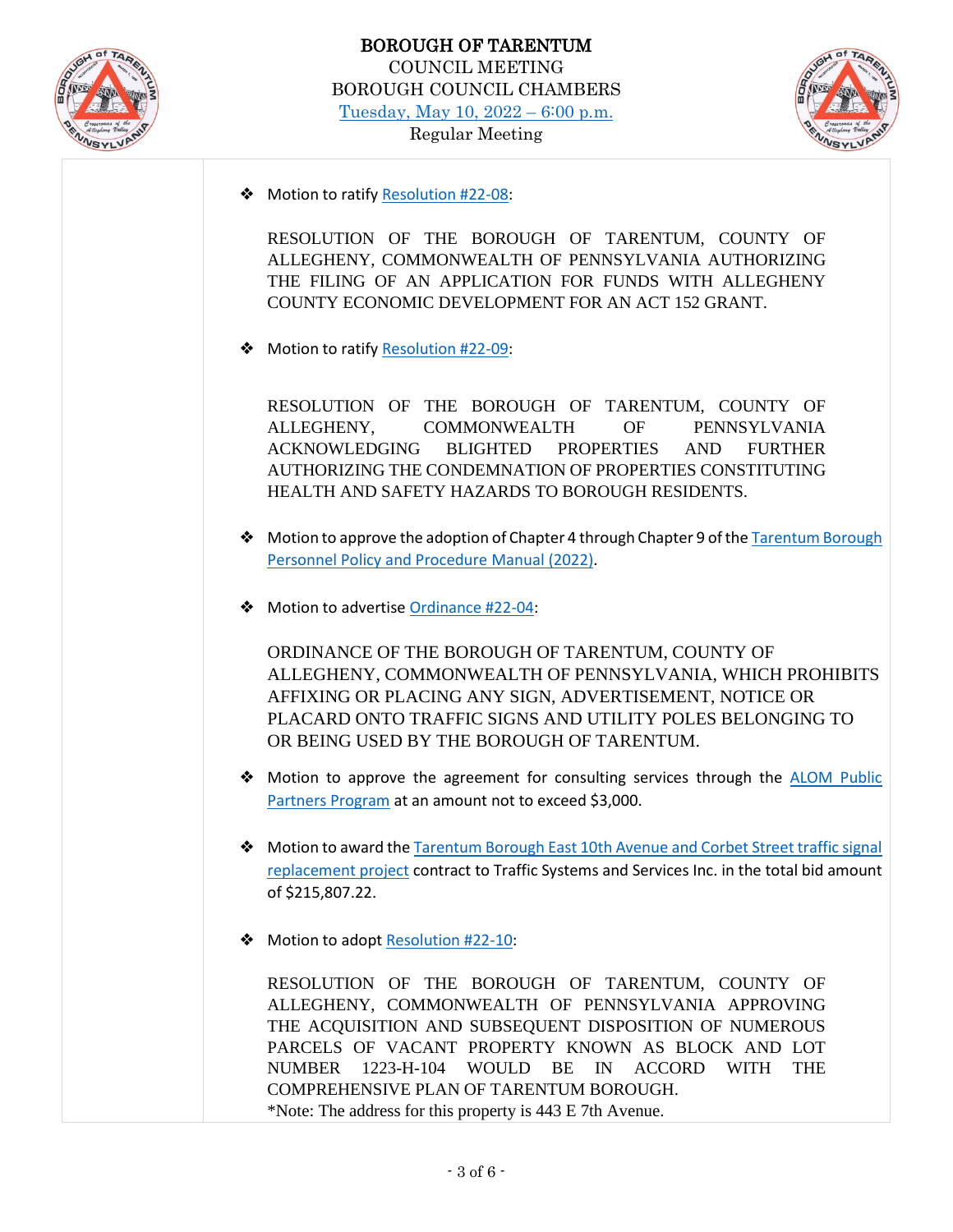



❖ Motion to adopt [Resolution #22-11:](http://tarentumboro.com/wp-content/uploads/2022/05/R22-11-Vacant-Property-Recovery-Program-1224-J-93-Draft.pdf)

RESOLUTION OF THE BOROUGH OF TARENTUM, COUNTY OF ALLEGHENY, COMMONWEALTH OF PENNSYLVANIA APPROVING THE ACQUISITION AND SUBSEQUENT DISPOSITION OF NUMEROUS PARCELS OF VACANT PROPERTY KNOWN AS BLOCK AND LOT NUMBER 1224-J-93 WOULD BE IN ACCORD WITH THE COMPREHENSIVE PLAN OF TARENTUM BOROUGH. \*Note: The address for this property is 542 E 3rd Avenue.

❖ Motion to adopt [Resolution #22-12:](http://tarentumboro.com/wp-content/uploads/2022/05/R22-12-Vacant-Property-Recovery-Program-1223-D-29-Draft.pdf)

RESOLUTION OF THE BOROUGH OF TARENTUM, COUNTY OF ALLEGHENY, COMMONWEALTH OF PENNSYLVANIA APPROVING THE ACQUISITION AND SUBSEQUENT DISPOSITION OF NUMEROUS PARCELS OF VACANT PROPERTY KNOWN AS BLOCK AND LOT NUMBER 1223-D-29 WOULD BE IN ACCORD WITH THE COMPREHENSIVE PLAN OF TARENTUM BOROUGH. \*Note: The address for this property is 919 Ormond Street.

❖ Motion to adopt [Resolution #22-13:](http://tarentumboro.com/wp-content/uploads/2022/05/R22-13-Vacant-Property-Recovery-Program-1223-M-116-Draft.pdf)

RESOLUTION OF THE BOROUGH OF TARENTUM, COUNTY OF ALLEGHENY, COMMONWEALTH OF PENNSYLVANIA APPROVING THE ACQUISITION AND SUBSEQUENT DISPOSITION OF NUMEROUS PARCELS OF VACANT PROPERTY KNOWN AS BLOCK AND LOT NUMBER 1223-D-29 WOULD BE IN ACCORD WITH THE COMPREHENSIVE PLAN OF TARENTUM BOROUGH. \*Note: The address for this property is 505 E 3rd Avenue.

- ❖ Motion to authorize the Borough Manager to execute an agreement with Davevic to prepare setup documentation for the adoption of an employee Section 125 Cafeteria plan allowing employee contributions toward Health Savings Accounts and Dependent Care Flexible Spending Accounts.
- ❖ Motion to authorize the Borough Code Enforcement officer to condemn the following properties eight (8) properties due to unresolved code violations resulting in health, safety and welfare concerns:

| Address:             |                   |                      |
|----------------------|-------------------|----------------------|
| 110 W 11th Avenue    | 338 W 10th Avenue | 505-507 E 8th Avenue |
| 628-630 E 9th Avenue | 529 F 9th Avenue  | 1219 Pitcairn        |
| 520 E 5th Avenue     | 105 Britton Way   |                      |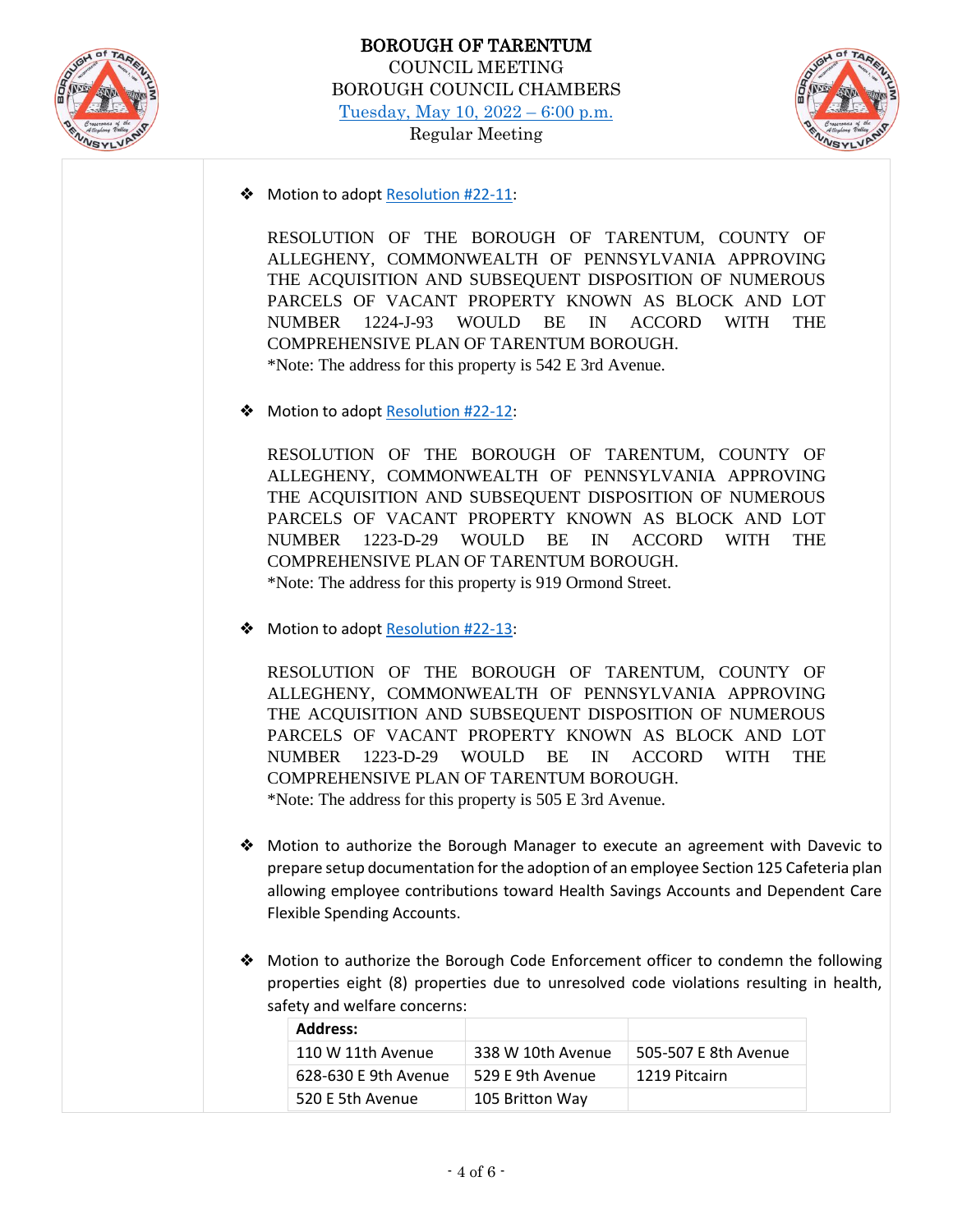



|                                                        | Motion to approve the request from Lindsey Alworth to hold a birthday party event at<br>❖<br>the Spray Park Pavilion on Saturday, May 28, 2022 from 2:00 PM to 6:00 PM.                                                                                                                                                                                                                     |                                        |
|--------------------------------------------------------|---------------------------------------------------------------------------------------------------------------------------------------------------------------------------------------------------------------------------------------------------------------------------------------------------------------------------------------------------------------------------------------------|----------------------------------------|
|                                                        | Motion to approve the request from Serena Timko to hold a Riverfront Revival event at<br>❖<br>the Magnetta Amphitheatre on Wednesday, June 1, 2022 from 6:00 PM to 8:30 PM and<br>further approving the use of electric service.                                                                                                                                                            |                                        |
| <b>AVNCOG</b>                                          |                                                                                                                                                                                                                                                                                                                                                                                             | <b>Chair: Ms. Fox</b>                  |
| <b>Business</b><br><b>Advisory</b><br><b>Committee</b> |                                                                                                                                                                                                                                                                                                                                                                                             | Chair: Mr. Kerr<br>Member: Ms. Fox     |
| <b>Finance &amp;</b><br>Admin.                         | 2022.04 Budget Report<br>2022.04 Check Register<br>2022.03 Real Estate Transfer Tax Report<br>Auditor General Pension Audits for Non-Uniform and Police Pension Plans.<br>Period 1/1/17 to 12/31/2020.                                                                                                                                                                                      | Chair: Mr. Blythe<br>Member: Ms. Homa  |
| Parks/<br>Recreation/<br>Library                       | 2022.03 Community Library of Allegheny Valley Monthly Report                                                                                                                                                                                                                                                                                                                                | Chair: Ms. Fox<br>Member: Mr. Snyder   |
| Property/Health/<br>Zoning                             |                                                                                                                                                                                                                                                                                                                                                                                             | Chair: Mr. Nolan<br>Member: Mr. Snyder |
| <b>Public Safety</b>                                   | <b>Eureka - Monthly Report</b><br>Motion to approve the purchase of a backup power generation system<br>❖<br>for Eureka Fire and Rescue from Electric Generators Direct in the<br>amount of \$8,345.00 plus shipping in a total amount not to exceed<br>\$10,000.<br>Motion to approve the Mutual Aid Agreement between Tarentum<br>❖<br>Borough and ATI Flat Rolled Products Holding, LLC. | Chair: Ms. Homa<br>Member: Mr. Kerr    |
| <b>Public Works</b>                                    | 2022.04 Monthly Report<br>Public Works Director submitted a contest entry for the "2022 Build A Better<br>Mousetrap Competition" through the PennDOT Local Technical Assistance<br>Program. The Borough entry is for the decorative lighting rebuild project                                                                                                                                | Chair: Ms. Homa<br>Member: Mr. Blythe  |